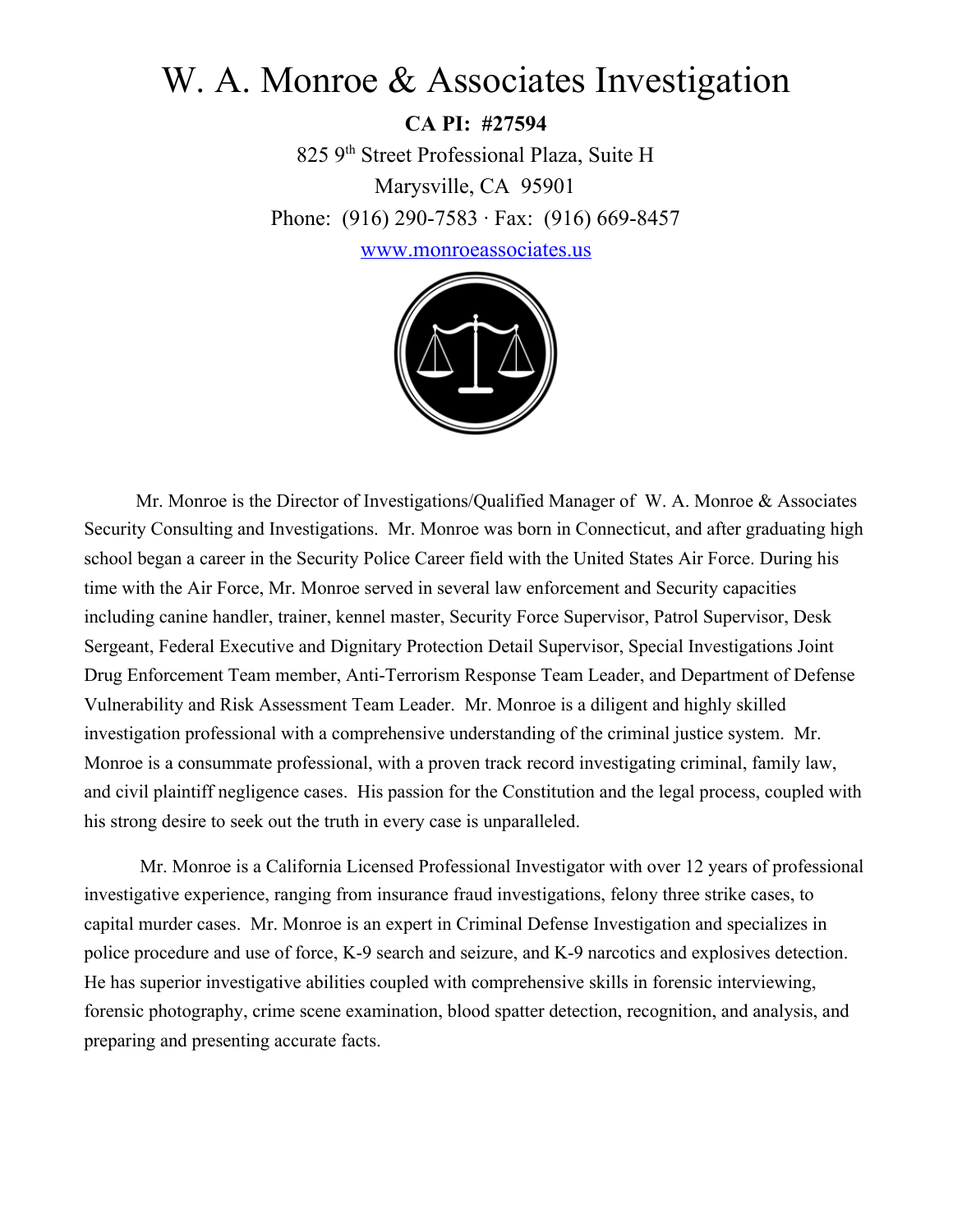Mr. Monroe is a Criminal Defense Investigation Training Council (CDITC) board trained and certified Criminal Defense Investigator CCDI. He is also a CDITC board trained and certified Forensic Science Investigator (CFSI). Mr. Monroe also holds a (CDITC) certification as a board trained and certified Forensic Interviewer (CFI-FTER). Mr. Monroe completes 12-24 Continued Learning and Education (CLE) credits per year.

 Mr. Monroe serves on the faculty and training advisory board as a Distinguished Member, Instructor and speaker, for the Criminal Defense Investigation Training Council (CDITC), Center for Investigative Studies where he teaches the National Defense Investigators Academy.

 Mr. Monroe is a highly motivated individual who is extremely effective in the most stressful situations. He possesses well-developed administrative and organizational skills and has an unparalleled ability to effectively prioritize, and manage a broad range of litigation/Investigation related responsibilities and functions. He will ensure that objective, fair, and legal methods are utilized to facilitate his clients cases through honest and procedurally sound investigations.

 Mr. Monroe holds an Associate of Science degree (AS) from the Community College Of The Air Force in Police Science/Industrial Security. He holds a Bachelor of Arts (BA) degree from Ashford University in Social and Criminal Justice. Mr. Monroe holds a Master's of Science degree (MS) in Criminal Justice with a specialization in Forensic Science from Ashford University and is currently completing his postgraduate doctoral work, pursuing a PsyD in Psychology-Criminology with a concentration in Justice Studies.

 Mr. Monroe's experience, knowledge, leadership, and work ethic make him your obvious investigative choice for success.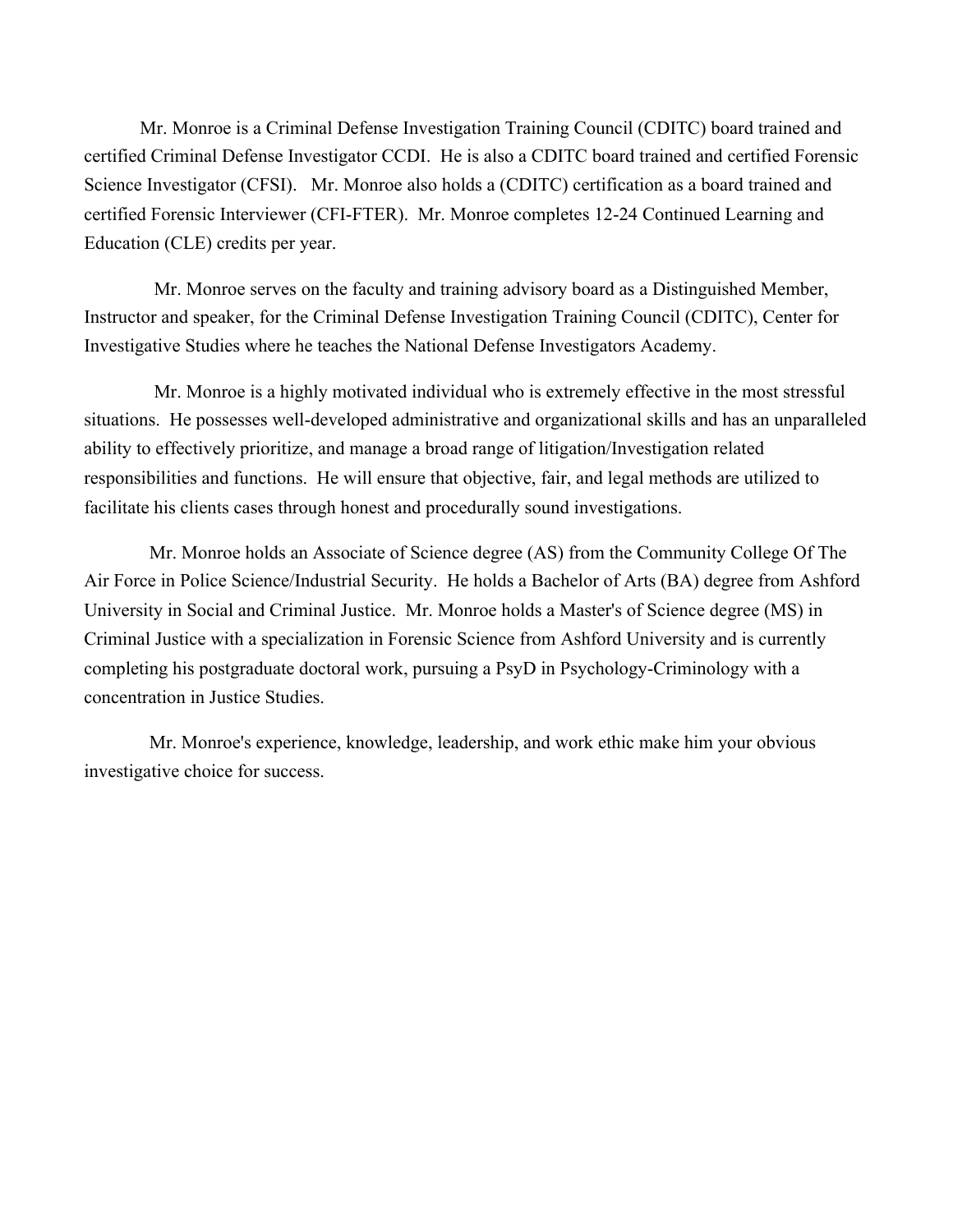## Resume/CV

William A. Monroe,MSCJ LPI,CCDI,CFSI,CFI-FTER Board Certified Criminal Defense/Forensic Science Investigator Forensic Interviewer

# 825 9th St. Professional Plaza Suite H Marysville, CA 95901

# 916-806-6875 bill@monroeassociates.us

- **Skills** Licensed California Professional Investigator CA PI# 27594
	- Board Certified Criminal Defense Investigator (CCDI)
	- Board Certified Criminal Forensic Science Investigator (CFSI)
	- Board Certified Forensic Interviewer, Forensic Testimonial Evidence Recovery Method (CFI-FTER)
	- **Expert in Criminal Defense Investigation specializing in capital** case mitigation, police procedure and use of force, K-9 search and seizure, and K-9 narcotics and explosives detection.
	- Serves on the faculty and training advisory board as a cadre Instructor for the Criminal Defense Investigation Training Council (CDITC), Center for Investigative Studies.
	- Lecturer, trainer, public speakerComprehensive skills in forensic interviewing, forensic photography, crime scene examination, blood spatter detection, recognition, and analysis, forensic testimonial evidence recovery, and preparing and presenting accurate facts
	- Extensive knowledge of laws, legal codes, court procedures, precedents, government regulations, executive orders, agency rules, and the democratic political process.
	- Excellent oral and written communication skills.
	- Strong analytical skills and demonstrated intellectual curiosity and resourcefulness
	- Can communicate on all levels of the spectrum
	- Strong people skills, including experience working effectively and respectfully with individuals from diverse backgrounds
	- Demonstrated skill in building trust with individuals and drawing out their stories, and excellent judgment in handling confidential and sensitive issues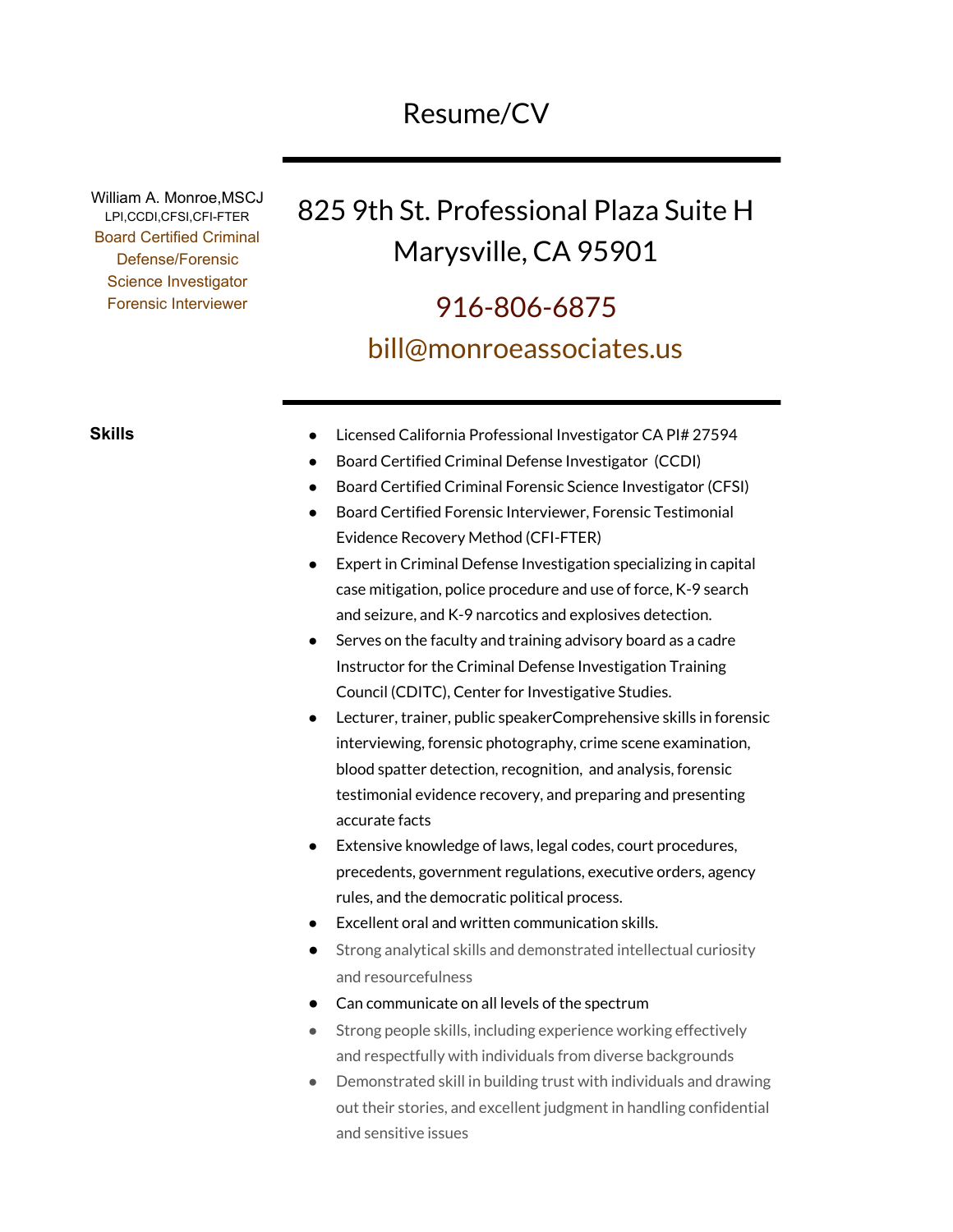- Demonstrated ability in working multiple cases at the same time, setting priorities, managing work, and meeting deadlines
- Demonstrated ability in making sound decisions, and managing groups of investigators with demanding caseloads
- Demonstrated ability in collecting and using forensic evidence in case review and analysis to support defense theory.
- Experience working in a high drive litigation/investigative environment
- Can testify in court to introduce investigation findings; write detailed investigation reports; transcribe audio recordings
- 20 years of progressively upper-level Security and Law Enforcement management experience.
- Unrivaled leadership abilities coupled with superior strategic planning, personnel training, relationship management, public speaking and problem-solving.
- Industry designations and affiliations (CCDI, CFSI, LPI, CALI, CDITC, NDIA)

### **Work Experience W .A. Monroe & Associates Investigations Director Of Investigations/Qualified Manager** JUNE 2011 - PRESENT, Sacramento California

- Responsible for overall management of the firm to achieve client satisfaction
- Establishes policies, purposes, and goals of the firm
- Utilizes experience and judgment to plan and accomplish goals of the firm
- Manages organizational operations by directing and coordinating activities consistent with established goals, objectives, and policies of the Investigative Firm
- Implements programs to ensure attainment of business plan for growth and profit
- Provides direction and structure for the firm
- Implements improved processes and management methods to generate higher ROI and workflow optimization
- Provides mentoring and guidance to subordinates and other employees
- Plans, directs, operates, controls and evaluates the operations of the firm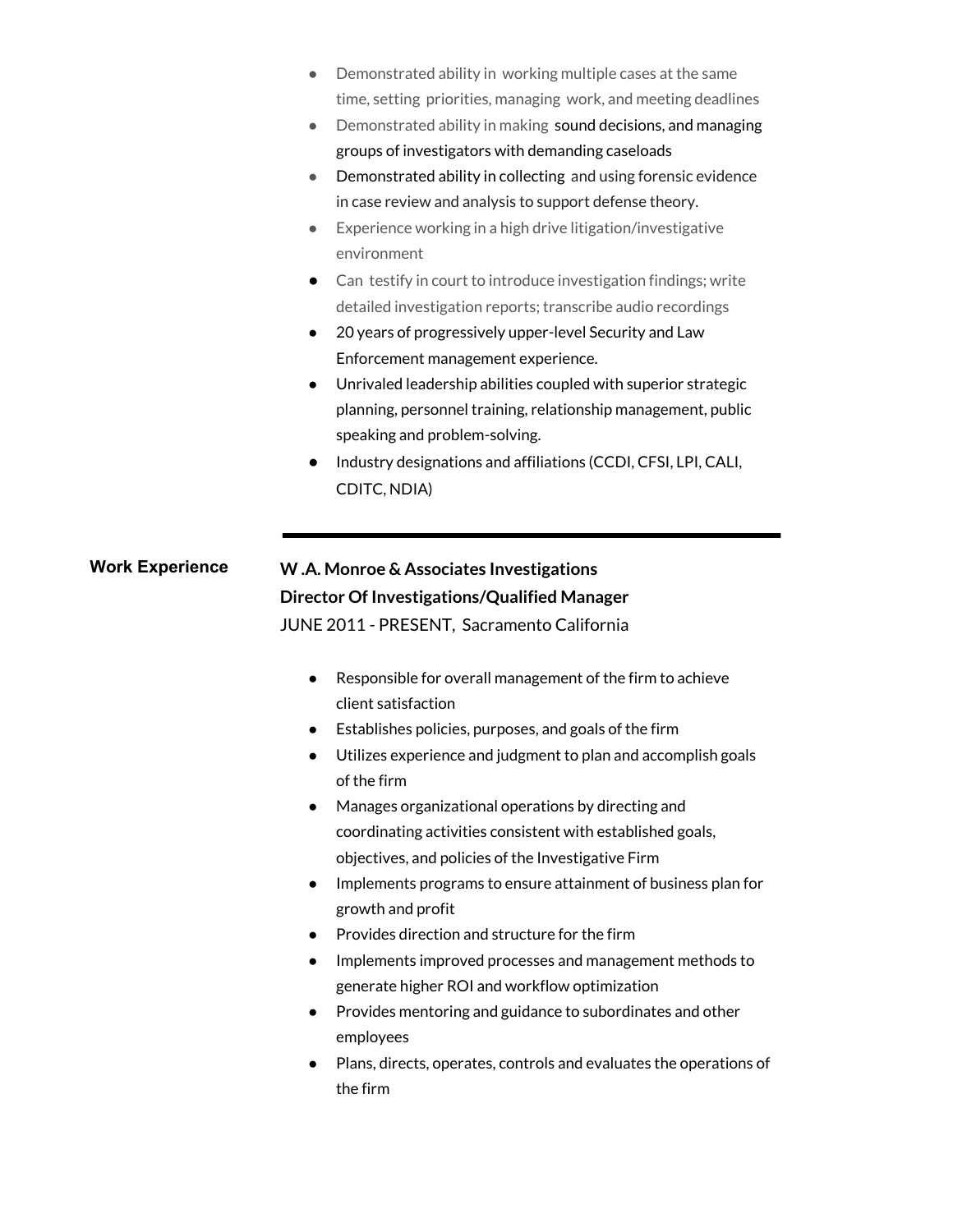● Conducts and directs investigations, security actions, supervisory inquiries or special investigations of unusual complexity

**Analytical Consultants For Security And Investigations (ACSI) Vice President/Chief Operations Officer**

**JUNE 2010 - JUNE 2011, Laverne California**

- Directly supervised Directors and General Managers.
- Interpreted policies, purposes, and goals of the organization for subordinates.
- Utilized experience and judgment to plan and accomplish goals.
- Managed organization operations by directing and coordinating activities consistent with established goals, objectives, and policies.
- Provided direction and structure for operating field investigative units.
- Followed direction set by Chief Executive Officer and Board of Directors.

### **Analytical Consultants For Security And Investigations (ACSI) Director Western Regional Operations**

**JUNE 2009 - JUNE 2010, Laverne California**

- Planned, directed, operated, controlled, and evaluated the operations of the Field Office.
- Determined scope, timing, and direction of investigations.
- Developed relationships with clients in order to obtain cases.
- Prepared reports that detailed investigation findings.
- Reviewed daily investigative notes/reports in an efficient, cohesive and chronological manner.
- Conducted and directed investigations, security actions, supervisory inquiries and special investigations of unusual complexity.
- Supervised 3 investigators, responsible for the mentoring process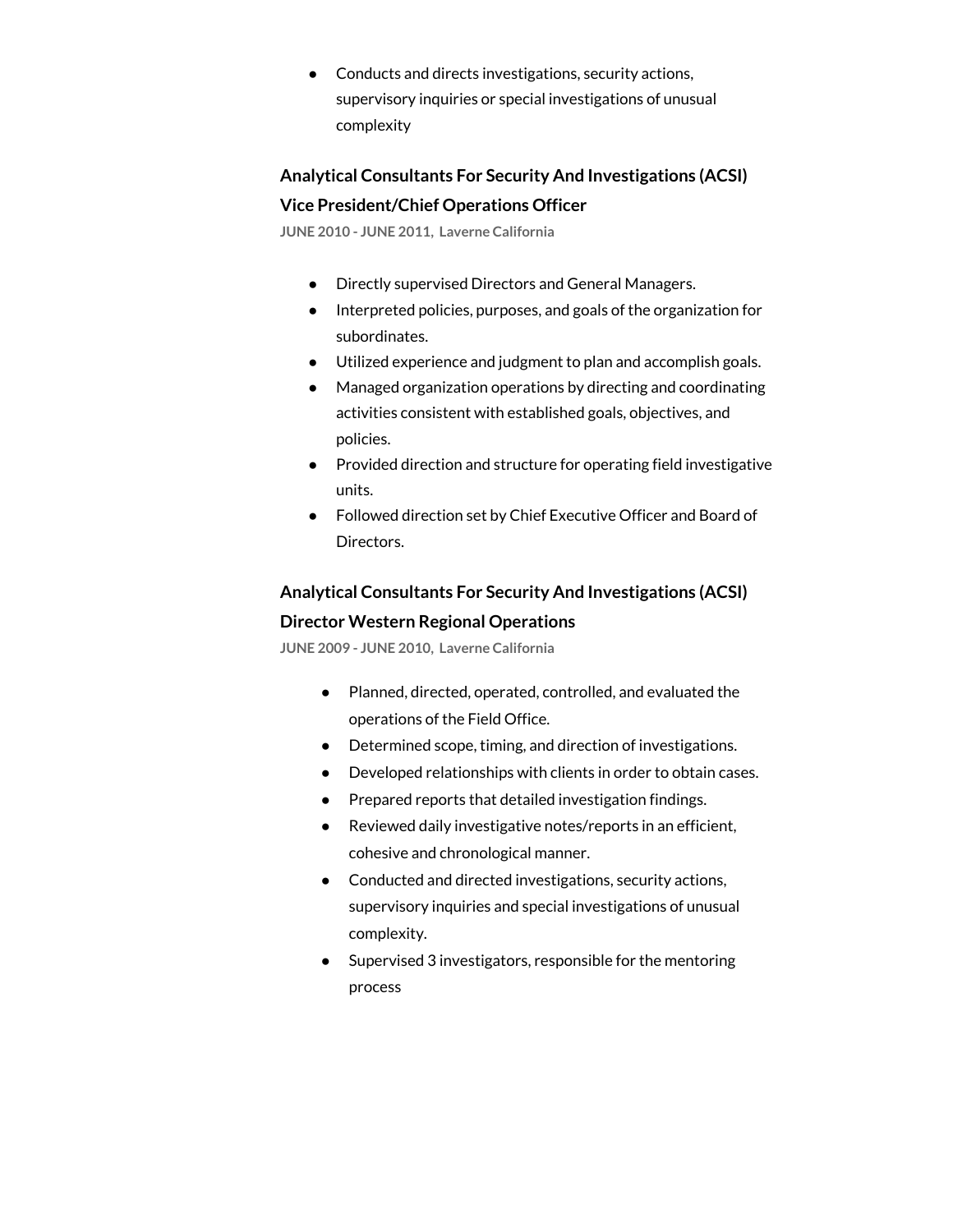#### **United States Air Force (USAF)**

#### **NCOIC Standardizations and Evaluations**

**JANUARY 2005- DECEMBER 2008, Beale AFB, California**

- Responsible for evaluating over 265 Law Enforcement and Security personnel, planning, training, scheduling, and management
- Inspector General Team Member for installation exercises and evaluation scenarios
- Determined and enforced individual behavior standards for assigned personnel
- Identified, tracked and reported substandard behavior within the unit, analyzed trends and determined areas for improvement
- Provided oversight and leadership for Security Forces standardization/evaluation (Stan/Eval) program testing and inspections
- Advised and assisted senior leadership and commanders in meeting program requirements for the base and DOD'S above ground weapons storage area.
- Coordinated inspections, performed standardization/evaluation testing functions, documented findings and corrected deficiencies in the security standard/evaluation program.
- Prepared and delivered Wing level briefings.
- Implemented/evaluated programs for maximum protection of over \$6 billion in resources vital to future defense efforts
- Annually inspected all Security Police functional areas and work centers with over 30 programs to ensure 100% accountability and accuracy, and ensure all files and records were technically compliant with directives

#### **United States Air Force**

#### **Information/Industrial Security Program Manager**

**FEBRUARY 2003- JANUARY 2005, Beale AFB, California**

- Maintained information, physical, and industrial security programs for 45 base organizations and tenant units
- Performed accreditation surveys for classified open storage facilities.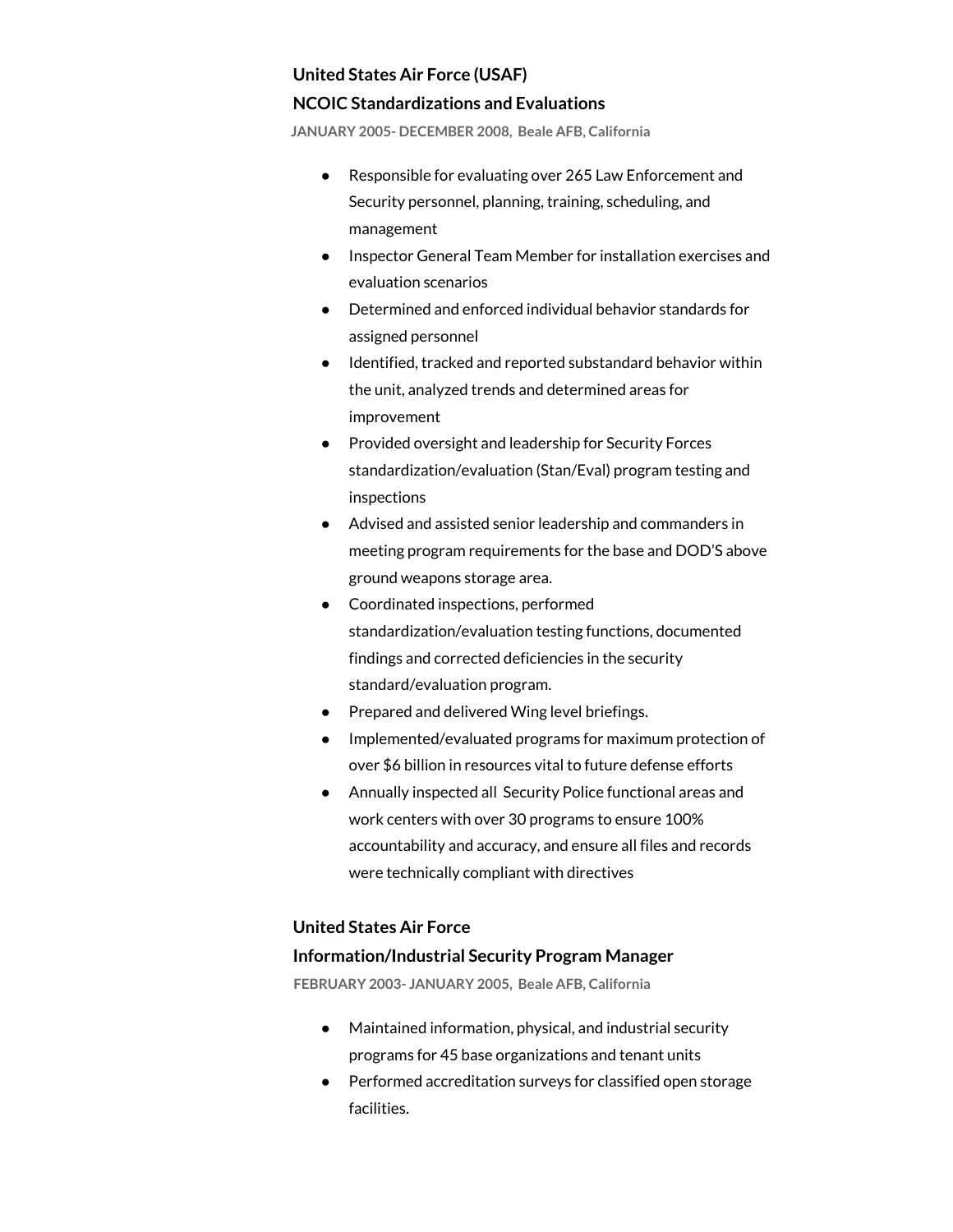- Responsible for the in-depth review and revision of Base Physical Security Plans and operating instructions,
- Performed numerous threat assessments for Air Force installations and facilities, prepared executive briefings identifying vulnerabilities and provided recommendations for security deficiencies
- Focal point for design and implementation of Installation wide access control, intrusion detection systems and CCTV
- Conducted comprehensive physical security/antiterrorism vulnerability assessments of Department of Defense (DoD) installations, stand-alone facilities, and headquarters complexes
- Provided threat intelligence briefings to leaders and deployed personnel
- Coordinated with the Office of Special Investigation on threat related intelligence, provided threat analysis and predicted possible adversary courses of action
- Provided detailed reports to installation commanders, DoD Joint Staff leadership, and staff agencies on anti terrorism vulnerabilities with procedural and resource based recommendations to eliminate or mitigate terrorist attack capabilities.
- Assessed in detail, Physical Security Plans, Antiterrorism/Force Protection Plans, and Terrorism Consequence Management (Emergency Management) Plans.

#### **United States Air Force**

#### **Non-Commissioned Officer In Charge (NCOIC)**

Military Working Dog Section (MWD)

**JANUARY 2001- FEBRUARY 2003, Vandenberg AFB, California**

- Responsible to chief of security forces for properly managing the Military Working Dog program
- Operationally certified patrol dog teams and validated detector dog teams for probable cause certification
- Trained and supervised MWD, handlers, and related personnel in all Tactics, Techniques and Procedures (TTPs).
- Coordinated with representatives from DoD agencies; various Federal agencies and law enforcement organizations; representatives from private industry; and technical experts in the field of canine psychology, physiology, and training to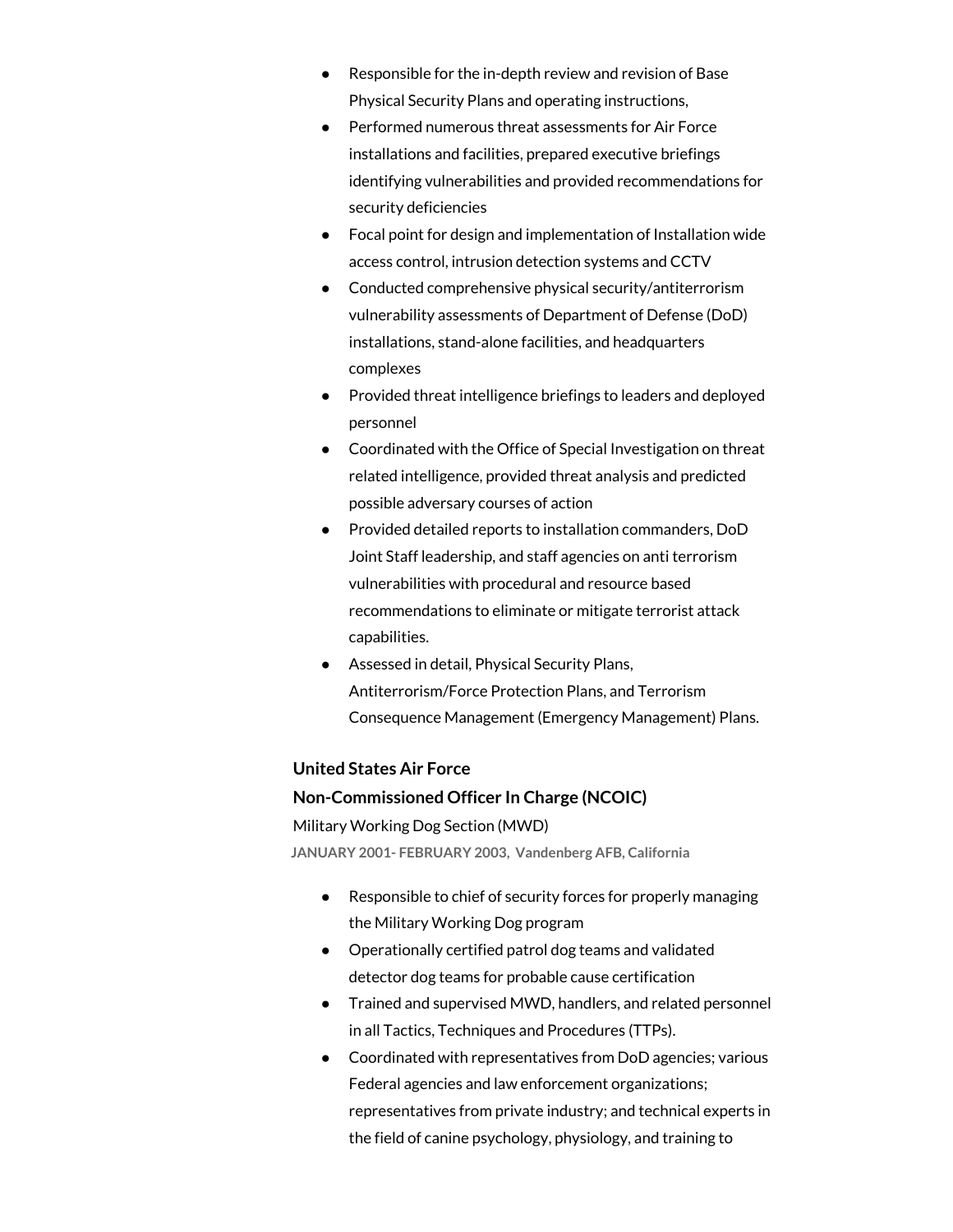exchange technical information, and to plan and coordinate curriculum

- Developed training activities, and exercises for 10 assigned dog teams
- Provided the Department of State and United States Secret Service and US Customs with dog team support
- Managed the daily upkeep and veterinary care for 9 multipurpose canines (MPC), as well as maintained oversight on the Military Working Dog (MWD). Program
- Interpreted and adapted guides for application to specific MWD training requirements; independently planned, developed, conducted and evaluated training [courses](http://www.usajobs.gov/GetJob/ViewDetails/314751000), and determined the training approach and the methodology used in achieving training objectives.
- Explosives Detector Dog Handler (EDD) USAF
- Narcotics Detector Dog handler (NDD) USAF
- Four years as a certified Department of Defense Kennel Master and Trainer USAF.
- Provided protection and security for the President of the United States and foreign dignitaries while working with the U.S. Secret Service and other Federal Agencies as an Explosives Detector Dog Handler/Trainer

### **United States Air Force**

#### **Flight Chief/Law Enforcement Patrol Supervisor**

#### **K-9 Patrol Supervisor**

**FEBRUARY 1988 JANUARY 2001- ,Vandenberg AFB, California**

- Monitored flight paperwork counseled noncommissioned officers on supervisory issues and schedules
- Assigned post assignments managed the use of assigned personnel and monitored health morale and training
- Supervised and processed cases involving personnel driving under the influence of alcohol
- Ensured compliance with procedures, reviewed reports and maintenance and custody of evidence
- Managed a 55 person flight implementing security police services and force protection policies and procedures
- Provided protection and security for the President of the United States and foreign dignitaries while working with the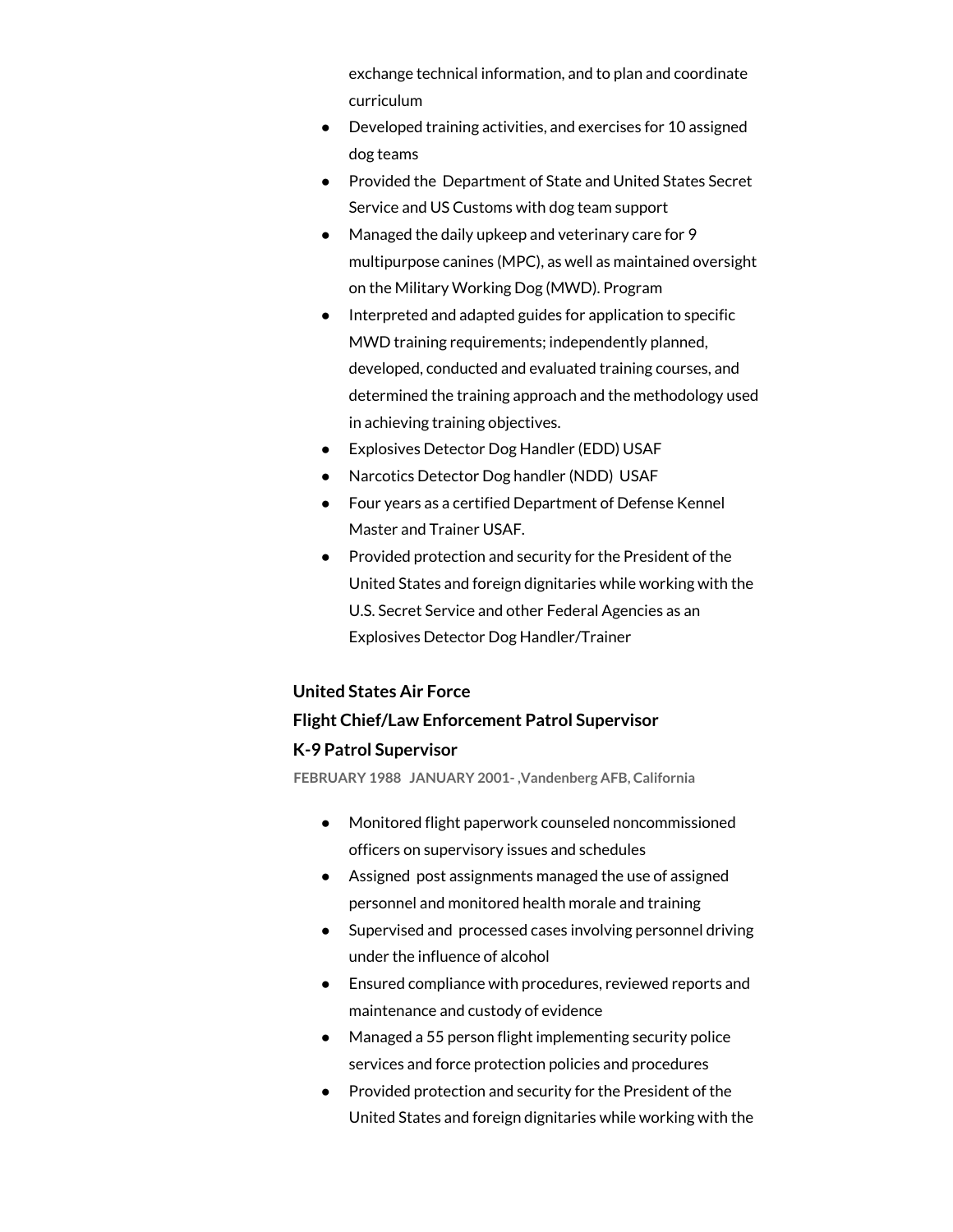| U.S. Secret Service and other Federal Agencies as an |  |
|------------------------------------------------------|--|
| <b>Explosives Detector Dog Handler</b>               |  |

- Conducted thorough and comprehensive explosive searches creating a secure environment for the President United States
- Conducted over 3000 K-9 Vehicle traffic stops.
- Conducted over 300, probable cause, Narcotic K-9 vehicle searches.
- Conducted over 5000, Explosive detection vehicle searches.
- Recognized by The U.S. Secret Service (USSS) Federal Bureau Of Investigations (FBI) U.S Customs Service, Department Of Defense (DOD), for expertise while conducting canine searches for drugs and explosives
- K-9 Training Officer/Supervisor/Handler/Kennel Master
- Spearheaded 19 United States Air Force military working dog demonstrations for local, county and community organizations

Security Clearance SECRET (Needs Re-investigation)

| <b>Education</b>                                         | <b>Community College of The Air Force (CCAF)</b><br>Associates of Science (AS) Police Science /Industrial Security<br>JUNE 1995 - SEPTEMBER 2005, MAXWELL-GUNTER AFB, AL 36114 |
|----------------------------------------------------------|--------------------------------------------------------------------------------------------------------------------------------------------------------------------------------|
|                                                          | Ashford University/Bachelors Of Arts (BA) Social and Criminal Justice<br>DECEMBER 2013 - MARCH 2017, SAN DIEGO California, 92123                                               |
|                                                          | Ashford University/Master's of Science (MS) Social and Criminal<br>Justice/Forensics MARCH 2017 - December 2018<br>SAN DIEGO California, 92123                                 |
|                                                          | Ashford University/Doctor Of Psychology (PsyD.) Criminology and<br>Justice Studies December 2018-October 2021 (Estimated date).<br>SAN DIEGO California, 92123                 |
|                                                          |                                                                                                                                                                                |
| <b>Awards/Certifications</b><br><b>Formal Coursework</b> | <b>Relevant Coursework, Licensures and Certifications</b><br><b>Formal Courses and Education</b>                                                                               |
|                                                          | <b>Criminal Defense Investigation Training Academy Faculty Instructor</b><br>Uncovering Reasonable Doubt - The Component Method                                                |